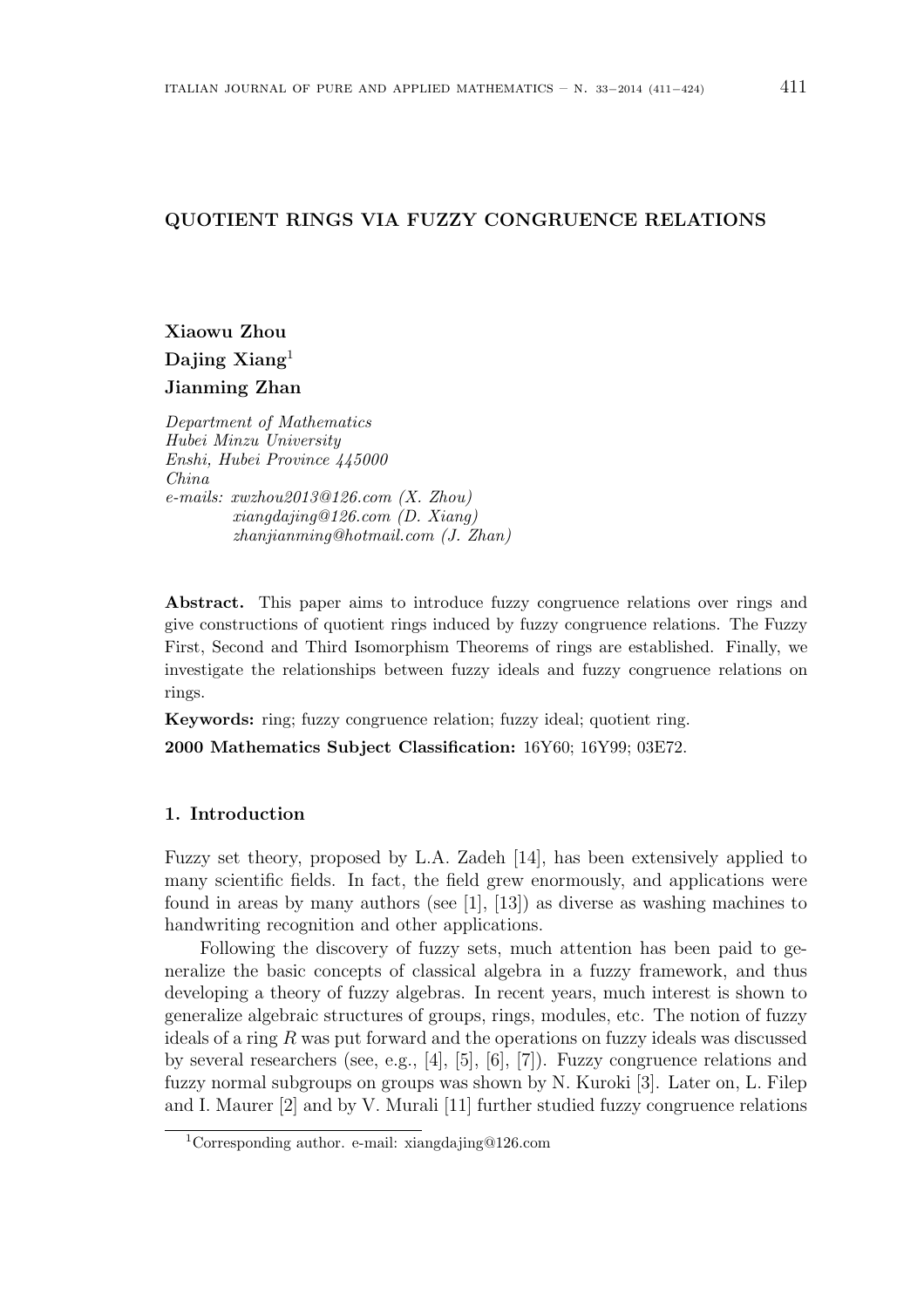on universal algebras. Fuzzy isomorphism theorems of soft rings were shown by X.P. Liu [8], [9]. General algebraic structure, such as group and ring of congruence relations and ideals to depict the algebraic structure has played a very important role. The various constructions of quotient groups and quotient rings by fuzzy ideals was introduced by Y.L. Liu [7]. Moreover, N. Kuroki has been shown that there exists a one-to-one mapping from all fuzzy normal subgroups and all fuzzy congruence relations of groups. Naturally, the study of the definition and properties about fuzzy congruence relations on rings is a meaningful work.

In this paper, we introduce the notion of fuzzy congruence relations on rings and introduce the notion of quotient rings by fuzzy congruence relations and give the Fuzzy First, Second and Third Isomorphism Theorems of rings based on fuzzy congruence relation. Moreover, we give some properties between fuzzy ideals and fuzzy congruence relations on rings.

#### 2. Preliminaries

From the properties of fuzzy set theory, we know that a fuzzy set defined on a set as follows: let R be a non-empty set, then  $\mu : R \to [0, 1]$  is called a fuzzy set of R. In this paper,  $R$  is always a ring.

Definition 2.1 [10]

- (1) A fuzzy set  $\mu$  of R is called a fuzzy left (resp., right) ideal of R if it satisfies:
	- (i)  $\mu(x y) > \mu(x) \wedge \mu(y)$  for all x, y of R,
	- (ii)  $\mu(xy) > \mu(y)$  (resp.,  $\mu(xy) > \mu(x)$ ) for all x, y of R.
- (2) A fuzzy set  $\mu$  of R is called a fuzzy ideal of R if it is both a fuzzy left ideal and a fuzzy right ideal of R.

Clearly, let  $\mu$  be a fuzzy set of R, if it satisfies  $\mu(xy) \geq \mu(x) \vee \mu(y)$ , then  $\mu$  is a fuzzy ideal of R. We denote the set of all fuzzy ideals of R by  $FI(R)$ .

**Definition 2.2** [10] Let  $\mu$  and  $\nu$  be two fuzzy sets of R. Then the product  $\mu + \nu$ is defined by the following:

$$
(\mu + \nu)(z) = \bigvee_{x+y=z} [\mu(x) \wedge \nu(y)],
$$

and

$$
(\mu + \nu)(z) = 0
$$

if z cannot be expressed as  $z = x + y$ , for all x, y and z of R.

Definition 2.3 [11]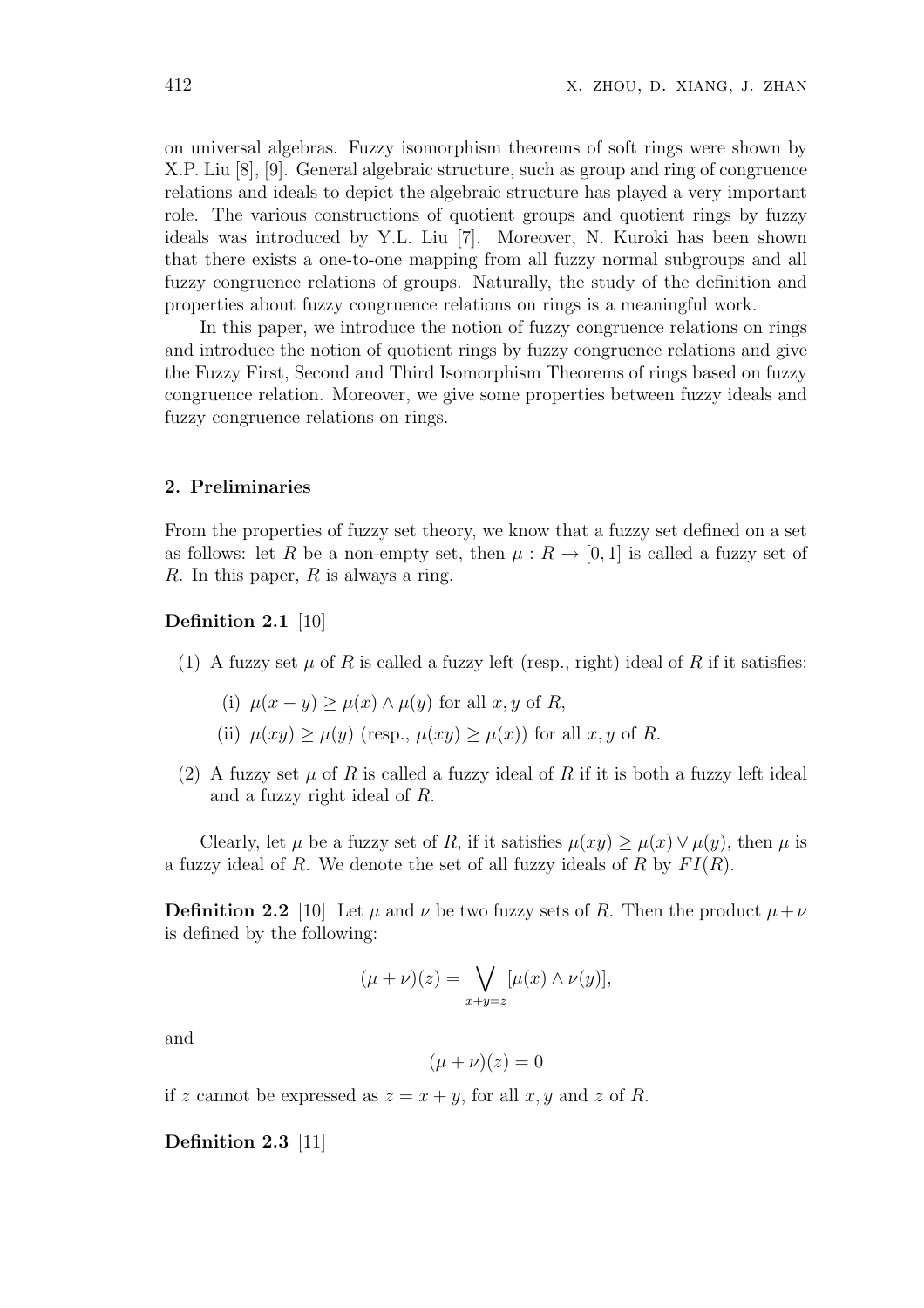(1) A function  $\alpha$  from  $R \times R$  to the unit interval [0,1] is called a fuzzy relation on R. Let  $\alpha$  and  $\beta$  be two fuzzy relations on R, then the product  $\alpha \circ \beta$  is defined by the following:

$$
(\alpha \circ \beta)(a, b) = \bigvee_{x \in R} [\alpha(a, x) \land \beta(x, b)]
$$

for all  $a, b$  of  $R$ .

(2) Let  $\alpha$  and  $\beta$  be two fuzzy relations on R, then the product  $\alpha \cap \beta$  is defined by the following way:

$$
(\alpha \cap \beta)(x, y) = \alpha(x, y) \land \beta(x, y),
$$

$$
(\alpha \cup \beta)(x, y) = \alpha(x, y) \lor \beta(x, y).
$$

**Definition 2.4** [12] A relation  $\alpha$  on the set R is called left compatible if  $(a, b) \in \alpha$ implies  $(x + a, x + b) \in \alpha$  and  $(xa, xb) \in \alpha$ , for all  $a, b, x$  of R, and is called right compatible if  $(a, b) \in \alpha$  implies  $(a + x, b + x) \in \alpha$  and  $(ax, bx) \in \alpha$ , for all  $a, b, x$ of R.

**Remark 2.5** For any relation  $\alpha$  on the set R

- (i) It is called compatible if  $(a, b) \in \alpha$  and  $(c, d) \in \alpha$  implies  $(a + c, b + d) \in \alpha$ and  $(ac, bd) \in \alpha$ , for all  $a, b, c, d$  of R,
- (ii) A left (right) compatible equivalence relation on R is called a left (right) congruence relation on R,
- (iii) A compatible equivalence relation on R is called a congruence relation on R.

As is well known (see [3]), a relation  $\alpha$  on R is a congruence relation if and only if it is both a left and a right congruence relation on R.

#### 3. Fuzzy congruence relations

In this section, we introduce the notion of fuzzy congruence relations on rings and give some properties about fuzzy congruence relations.

**Definition 3.1** [3] A fuzzy set  $\alpha$  of  $R \times R$  is called a fuzzy relation on R. A fuzzy relation  $\alpha$  on R is called a fuzzy equivalence relation if it satisfies the following conditions:

- (i)  $\alpha(x, x) = 1$  for all x of R (fuzzy reflexive),
- (ii)  $\alpha(x, y) = \alpha(y, x)$  for all of R (fuzzy symmetric),
- (iii)  $\alpha(x, y) \geq$  $\ddot{\phantom{0}}$ z∈R  $[\alpha(x, z) \wedge \alpha(z, y)]$  for all x, y of R (fuzzy transitive).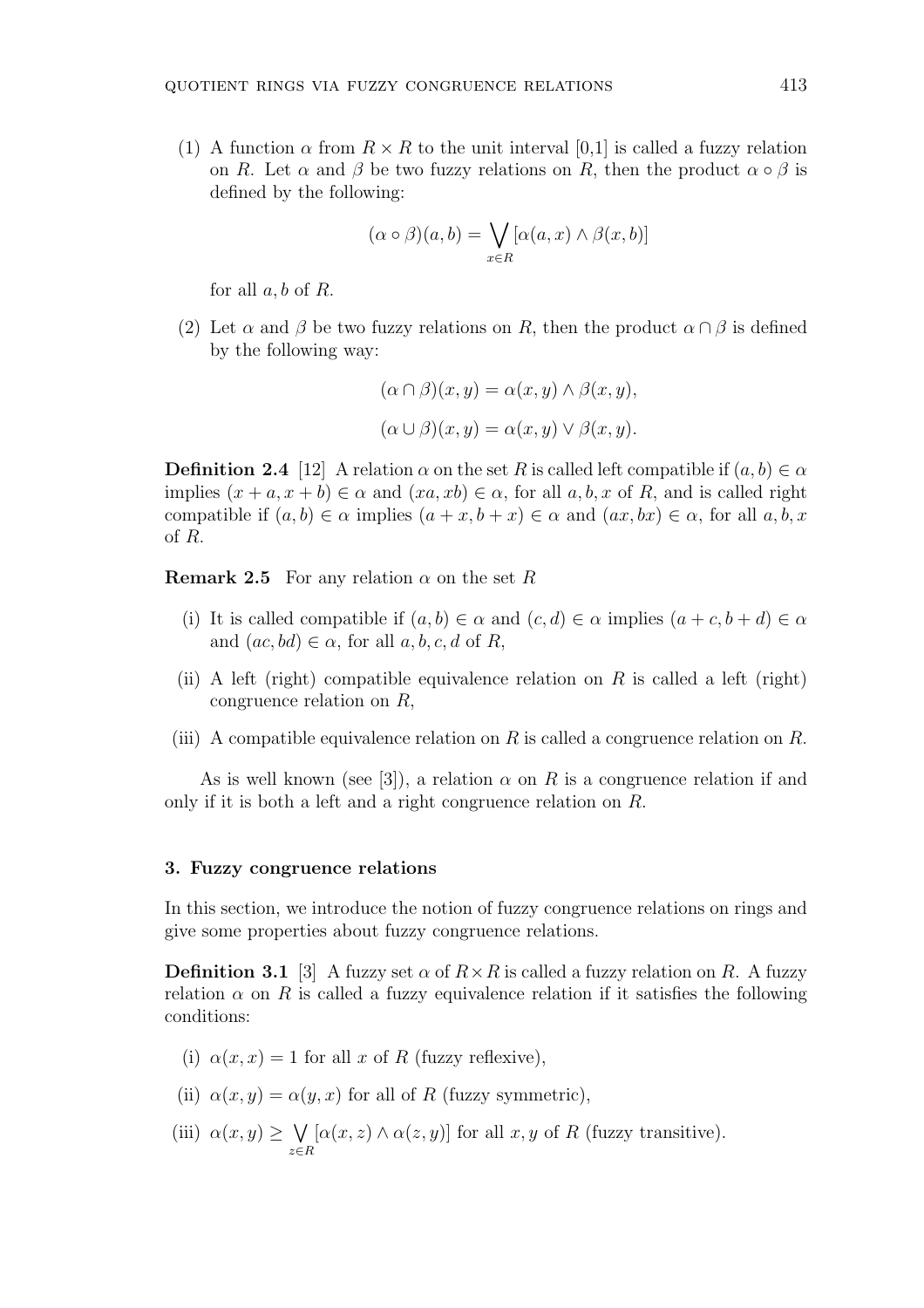We note that  $\alpha$  is fuzzy transitive if and only if  $\alpha \supset \alpha \circ \alpha$ .

**Definition 3.2** [12] A fuzzy relation  $\alpha$  on R is called a fuzzy left compatible relation if  $\alpha(x + a, x + b) > \alpha(a, b)$  and  $\alpha(xa, xb) > \alpha(a, b)$  for all  $x, a, b$  of  $R$ , and is called a fuzzy right compatible relation if  $\alpha(a + x, b + x) \geq \alpha(a, b)$  and  $\alpha(ax, bx) \geq \alpha(a, b)$  for all x, a, b of R. It is called a fuzzy compatible relation if  $\alpha(a+c, b+d) \geq \alpha(a, b) \wedge \alpha(c, d)$  and  $\alpha(ac, bd) \geq \alpha(a, b) \wedge \alpha(c, d)$ .

**Remark 3.3** A fuzzy relation on R is called a fuzzy compatible relation if and only if it is both a left and a right fuzzy compatible relation on R.

**Proposition 3.4** Let  $\alpha$  and  $\beta$  be any fuzzy compatible relations on R. Then  $\alpha \circ \beta$  is also a fuzzy compatible relation on R.

**Proof.** For every  $a, b, x \in R$ . Since  $\alpha$  and  $\beta$  are fuzzy compatible relations, we have

$$
(\alpha \circ \beta)(x + a, x + b) = \bigvee_{z \in R} [\alpha(x + a, z) \land \beta(z, x + b)]
$$
  
\n
$$
\geq [\alpha(x + a, x + z) \land \beta(x + z, x + b)]
$$
  
\n
$$
\geq [\alpha(a, z) \land \beta(z, b)].
$$

Then we have

$$
(\alpha \circ \beta)(x + a, x + b) \ge \bigvee_{z \in R} [\alpha(a, z) \land \beta(z, b)]
$$
  
\n
$$
= (\alpha \circ \beta)(a, b),
$$
  
\n
$$
(\alpha \circ \beta)(xa, xb) = \bigvee_{z \in R} [\alpha(xa, z) \land \beta(z, xb)]
$$
  
\n
$$
\ge [\alpha(xa, xz) \land \beta(xz, xb)]
$$
  
\n
$$
\ge [\alpha(a, z) \land \beta(z, b)].
$$

Hence

$$
(\alpha \circ \beta)(xa, xb) \geq \bigvee_{z \in R} [\alpha(a, z) \land \beta(z, b)]
$$
  
= 
$$
(\alpha \circ \beta)(a, b).
$$

This means that  $\alpha \circ \beta$  is a fuzzy left compatible relation. It can be seen in a similar way that  $\alpha \circ \beta$  is a fuzzy right compatible relation. Thus we obtain that  $\alpha \circ \beta$  is a fuzzy compatible relation.

**Definition 3.5** [12] A fuzzy equivalence relation  $\alpha$  on R is called a fuzzy congruence relation if the following conditions are satisfied for all  $x, y, z, t$  of R

- (i)  $\alpha(x + y, z + t) > \alpha(x, z) \wedge \alpha(y, t),$
- (ii)  $\alpha(xy, zt) \geq \alpha(x, z) \wedge \alpha(y, t)$ .

We denote the set of all fuzzy congruence relations on R by  $FC(R)$ .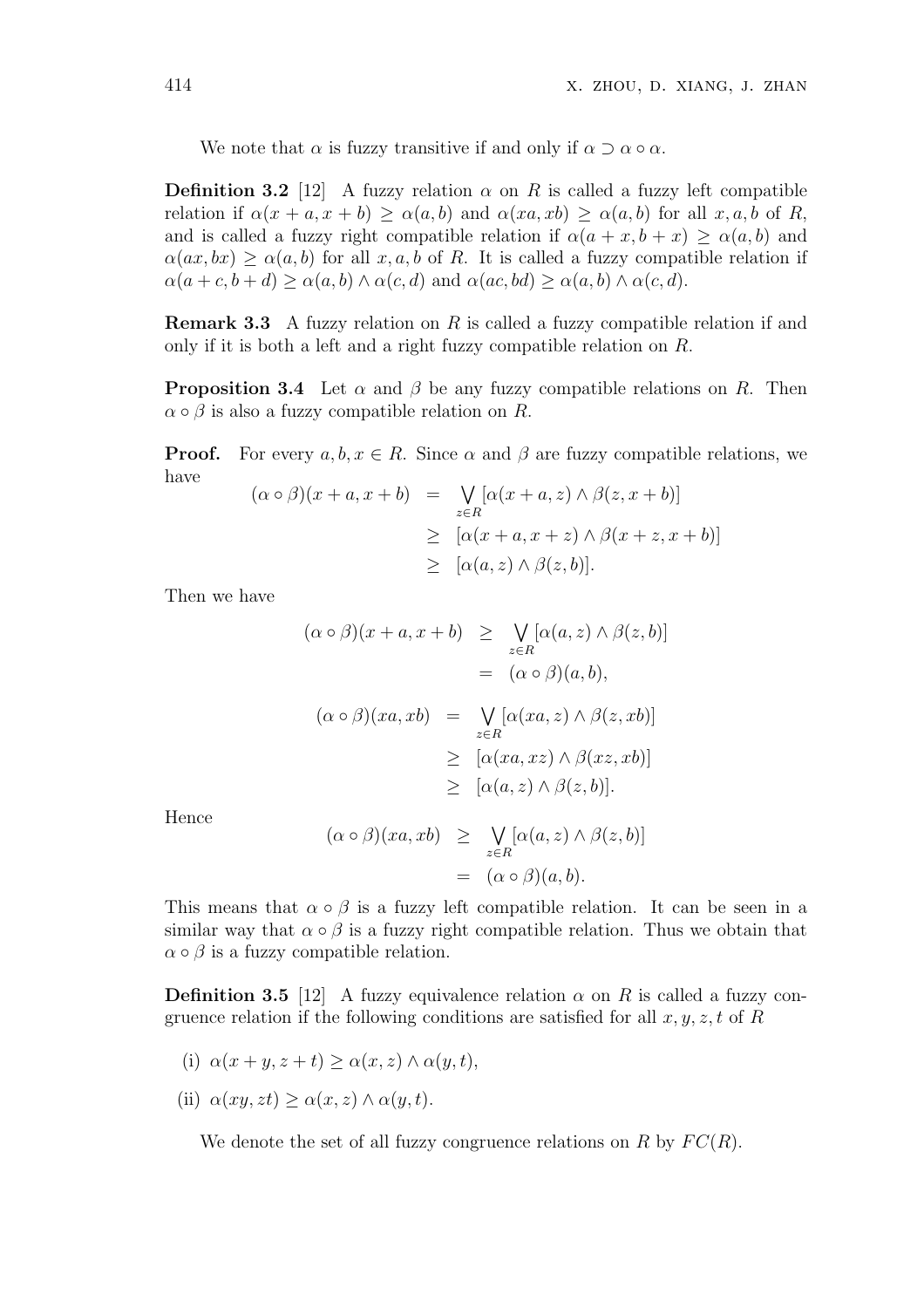**Example 3.6** Let  $\mathbb{Z}$  be the set of all integers. Then  $\mathbb{Z}$  is a ring with respect to the usual addition and multiplication of numbers. The fuzzy relation  $\alpha$  on  $\mathbb{Z}$ defined by

$$
\alpha(x, y) = \begin{cases} 1 & \text{if } x = y, \\ 0.5 & \text{if } x \neq y \text{ and both } x, y \text{ are either or odd,} \\ 0 & \text{otherwise.} \end{cases}
$$

is a fuzzy congruence relation on Z.

**Proposition 3.7** [12] Let  $\alpha$  be a fuzzy congruence relation on R. Then for all  $x, y, z \in R$  we have the following results:

(i)  $\alpha(x, y) > \alpha(x + z, y + z) \wedge \alpha(xz, yz) \wedge \alpha(zx, zy),$ 

(ii) 
$$
\alpha(-x, -y) = \alpha(x, y).
$$

**Proposition 3.8** [3] Let  $\alpha$  and  $\beta$  be fuzzy congruence relations on R. Then  $\alpha \circ \beta$ is a fuzzy congruence relation on R if and only if  $\alpha \circ \beta = \beta \circ \alpha$ .

Let  $\alpha$  be a fuzzy relation on R. For each  $\lambda \in [0, 1]$ , we put

$$
R_{\alpha}(\lambda) = \{(a, b) : (a, b) \in R \times R, \alpha(a, b) \ge \lambda\}.
$$

This set is called the  $\lambda$ -level set of  $\alpha$ .

**Theorem 3.9** A fuzzy relation  $\alpha$  is a fuzzy congruence relation on R if and only if for each  $\lambda \in [0,1]$ , the  $\lambda$ -level set  $R_{\alpha}(\lambda)$  is a congruence relation on R.

**Proof.** Since  $\alpha$  is a fuzzy congruence relation on R, then  $\alpha(x, x) = 1$ , for every  $x \in R$ , we have  $(x, x) \in R_{\alpha}(\lambda)$ , which means  $R_{\alpha}(\lambda)$  is a reflexive relation.

For all  $(x, y) \in R_{\alpha}(\lambda), \alpha(x, y) = \alpha(y, x) \geq \lambda$ , i.e.  $(y, x) \in R_{\alpha}(\lambda), R_{\alpha}(\lambda)$  is a symmetric relation.

For each  $(x, y), (z, y) \in R_{\alpha}(\lambda)$ ,  $\alpha(x, z) \geq \lambda$ ,  $\alpha(z, y) \geq \lambda$ , since  $\alpha(x, y) \geq \sqrt{\alpha(x, z) \wedge \alpha(z, y)}$ , then z∈R

$$
\alpha(x, y) \ge \lambda
$$
, i.e.,  $(x, y) \in R_{\alpha}(\lambda)$ .

Therefore,  $R_{\alpha}(\lambda)$  is a transitive relation. Consequently,  $R_{\alpha}(\lambda)$  is a equivalence relation on R.

For every  $(x, y), (a, b) \in R_{\alpha}(\lambda)$ , since  $\alpha$  is a fuzzy congruence relation on R, then we have  $\alpha(a+x, b+y) \geq \alpha(a, b) \wedge \alpha(x, y) \geq \lambda$ ,  $\alpha(ax, by) \geq \alpha(a, b) \wedge \alpha(x, y) \geq \lambda$ , i.e.,  $(a+x, b+y) \in R_{\alpha}(\lambda)$  and  $(ax, by) \in R_{\alpha}(\lambda)$ .

Thus  $R_{\alpha}(\lambda)$  is a compatible relation on R, which implies,  $R_{\alpha}(\lambda)$  is a congruence relation on R.

Conversely, let  $\lambda \in [0,1]$ , since  $R_{\alpha}(\lambda)$  is a congruence relation on R, then for all  $x \in R$ ,  $\alpha(x, x) \geq \lambda$ , implies  $\alpha(x, x) = 1$ , i.e.,  $\alpha$  is a fuzzy reflexive relation. For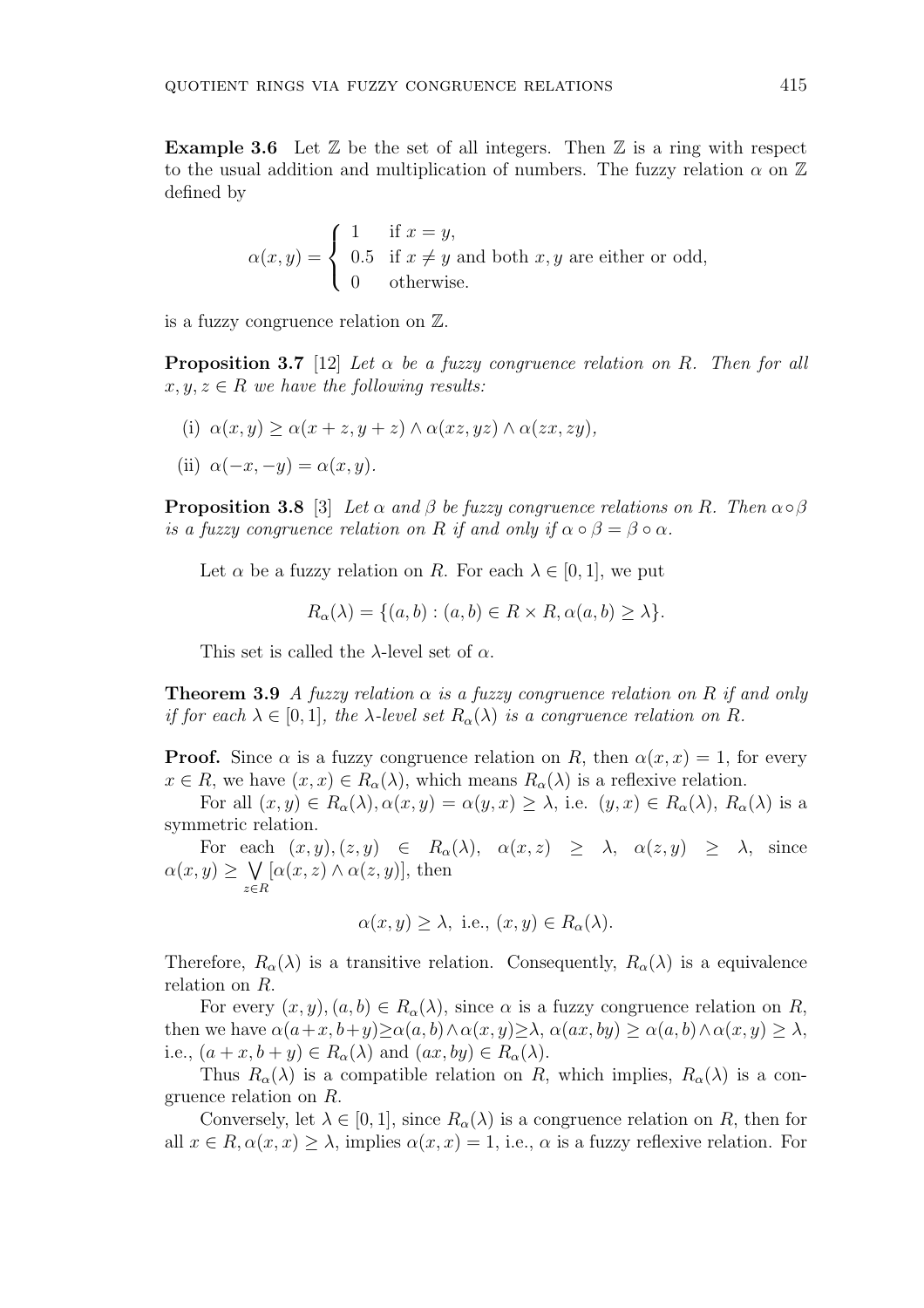each  $x, y \in R$ , if  $\alpha(x, y) \neq \alpha(y, x)$ , let  $\alpha(x, y) = \lambda_1, \alpha(y, x) = \lambda_2$ , if  $\lambda_1 > \lambda_2$ , then  $(y, x) \notin R_{\alpha}(\lambda_1)$ , but  $(x, y) \in R_{\alpha}(\lambda_1)$ , since  $R_{\alpha}(\lambda_1)$  is a congruence relation, hence  $(y, x) \in R_{\alpha}(\lambda_1)$ , contradiction.

So  $\alpha(x, y) = \alpha(y, x)$ . When  $\lambda_1 < \lambda_2$ , the proof of it is similarly. Hence  $\alpha$  is fuzzy a symmetric relation. For each  $x, y, z \in R$ , let  $\alpha(x, z) = t_1, \alpha(z, y) = t_2$ , if  $t_1 \leq t_2$  then  $(x, z), (z, y) \in R_\alpha(t_1)$ . Since  $R_\alpha(t_1)$  is a congruence relation on R, hence  $(x, y) \in R_{\alpha}(t_1)$ , and  $\alpha(x, y) \ge t_1 =$ z∈R  $[\alpha(x, z) \wedge \alpha(z, y)]$ , thus  $\alpha$  is a fuzzy transitive relation. When  $t_1 \geq t_2$ , the proof of it is similarly, hence  $\alpha$  is a fuzzy equivalence relation on R.

For each  $a, b, x, y \in R$ , let  $\alpha(a, b) = s, \alpha(x, y) = t$ , if  $s \leq t$ , then  $(a, b) \in$  $R_{\alpha}(s), (x, y) \in R_{\alpha}(t) \leq R_{\alpha}(s)$ . Since  $R_{\alpha}(s)$  is a congruence relation on R, hence  $\alpha(a+x, b+y) \in R_{\alpha}(s), (ax, by) \in R_{\alpha}(s),$  we have  $\alpha(a+x, b+y) \geq s = \alpha(a, b) \wedge$  $\alpha(x, y), \alpha(ax, by) \geq s = \alpha(a, b) \wedge \alpha(x, y)$ . Hence  $\alpha$  is a fuzzy compatible relation on R. When  $s > t$ , the proof is similar. It follows that  $\alpha$  is a fuzzy congruence relation on R. This completes the proof.

### 4. Quotient rings induced by fuzzy congruence relations

In this section, we introduce the notion of quotient rings by fuzzy congruence relations and give the Fuzzy First, Second and Third Isomorphism Theorems of rings by means of fuzzy congruence relations.

**Definition 4.1** Let  $\alpha$  be a fuzzy congruence relation on R. For every element  $x \in R$ , we define a subset

$$
\alpha_x = \{ y \in R | \alpha(x, y) = 1 \}
$$

of R and  $R/\alpha = {\alpha_x | x \in R}.$ 

**Theorem 4.2** If  $\alpha$  is a fuzzy congruence relation of R, then  $R/\alpha$  is a ring under the binary operations defined by

$$
\alpha_x + \alpha_y = \alpha_{x+y} \text{ and } \alpha_x \alpha_y = \alpha_{xy}
$$

for any  $x, y \in R$ .

**Proof.** First, we show that the above binary operations are well-defined. In fact, if  $\alpha_x = \alpha_{x'}$  and  $\alpha_y = \alpha_{y'}$ , then we have  $\alpha(x, x') = 1$  and  $\alpha(y, y') = 1$ . Since  $\alpha(x, x') \leq \alpha(x + y, x' + y)$  and  $\alpha(y, y') \leq \alpha(x' + y, x' + y')$  so

$$
\alpha(x + y, x' + y') \geq \bigvee_{z \in R} [\alpha(x + y, z) \land \alpha(z, x' + y')]
$$
  
\n
$$
\geq \alpha(x + y, x' + y) \land \alpha(x' + y, x' + y')
$$
  
\n
$$
\geq \alpha(x, x') \land \alpha(y, y')
$$
  
\n
$$
= 1.
$$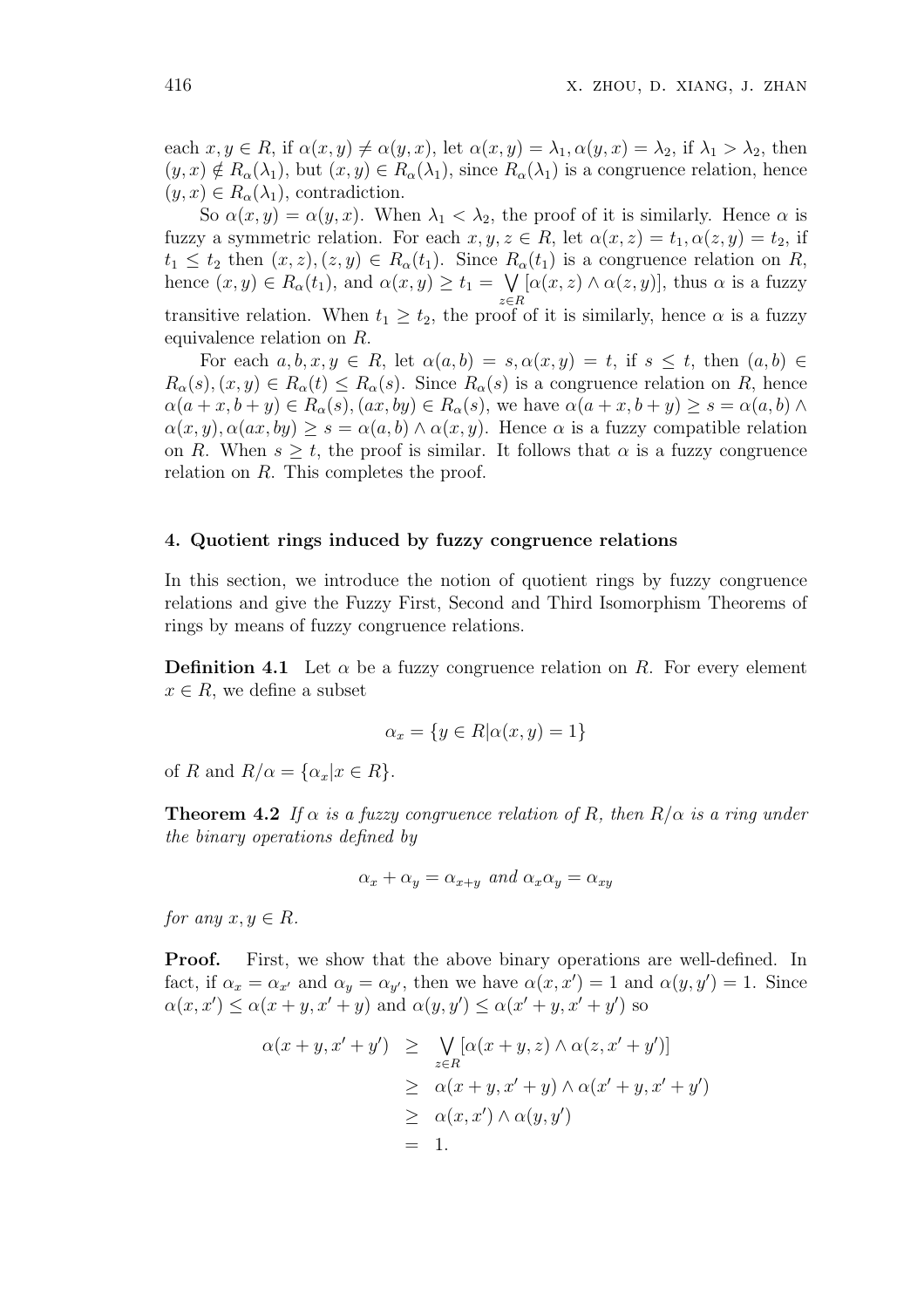Then we have  $\alpha(x + y, x' + y') = 1$ . This means  $\alpha_{x+y} = \alpha_{x'+y'}$ . Again, since  $\alpha(x, x') \leq \alpha(xy, x'y)$  and  $\alpha(y, y') \leq \alpha(x'y, x'y')$ ,

$$
\alpha(xy, x'y') \geq \bigvee_{z \in R} [\alpha(xy, z) \land \alpha(z, x'y')]
$$
  
\n
$$
\geq \alpha(xy, x'y) \land \alpha(x'y, x'y')
$$
  
\n
$$
\geq \alpha(x, y') \land \alpha(y, y')
$$
  
\n
$$
= 1.
$$

Therefore,  $\alpha(xy, x'y') = 1$ , this means  $\alpha_{xy} = \alpha_{x'y'}$ . Hence addition and multiplication are well-defined. Because it is a routine matter to verify that the set  $R/\alpha$  is a ring under the binary defined above and we omit its proof.

Notation 4.3 If  $\alpha$  is a fuzzy congruence relation on R, then  $R/\alpha$  is a ring which has the zero element  $\alpha_0$ .

**Lemma 4.4** Let R, R' be rings and f be a homomorphism from R to R'. If  $\alpha'$  is a fuzzy congruence relation of R', then the map  $f^{-1}(\alpha')$  defined by

$$
f^{-1}(\alpha')(x, y) = \alpha'(f(x), f(y))
$$

for all  $x, y \in R$  is a fuzzy congruence relation of R.

**Proof.** For all  $x, y, z \in R$ , then

$$
f^{-1}(\alpha')(x, x) = 1, \ f^{-1}(\alpha')(x, y) = \alpha'(f(x), f(y)) = \alpha'(f(y), f(x)) = f^{-1}(\alpha')(y, x),
$$

which means  $f^{-1}(\alpha')$  is a fuzzy reflexive relation and fuzzy symmetric relation of R. Since

$$
f^{-1}(\alpha')(x,y) = \alpha'(f(x), f(y))
$$
  
\n
$$
\geq \bigvee_{f(z)\in R'} [\alpha'(f(x), f(z)) \wedge \alpha'(f(z), f(y))]
$$
  
\n
$$
\geq \alpha'(f(x), f(z)) \wedge \alpha'(f(z), f(y))
$$
  
\n
$$
= f^{-1}(\alpha')(x, z) \wedge f^{-1}(\alpha')(z, y)
$$
  
\n
$$
\geq \bigvee_{z\in R} [f^{-1}(\alpha')(x, z) \wedge f^{-1}(\alpha')(z, y)].
$$

This means  $f^{-1}(\alpha')$  is a fuzzy transitive relation of R. So  $f^{-1}(\alpha')$  is a fuzzy equivalence relation of R. Again

$$
f^{-1}(\alpha')(z+x, z+y) = \alpha'(f(z+x), f(z+y))
$$
  
\n
$$
= \alpha'(f(z) + f(x), f(z) + f(y))
$$
  
\n
$$
\geq \alpha'(f(x), f(y))
$$
  
\n
$$
= f^{-1}(\alpha')(x, y),
$$
  
\n
$$
f^{-1}(\alpha')(zx, zy) = \alpha'(f(zx), f(zy))
$$
  
\n
$$
= \alpha'(f(z)f(x), f(z)f(y))
$$
  
\n
$$
\geq \alpha'(f(x), f(y))
$$
  
\n
$$
= f^{-1}(\alpha')(x, y).
$$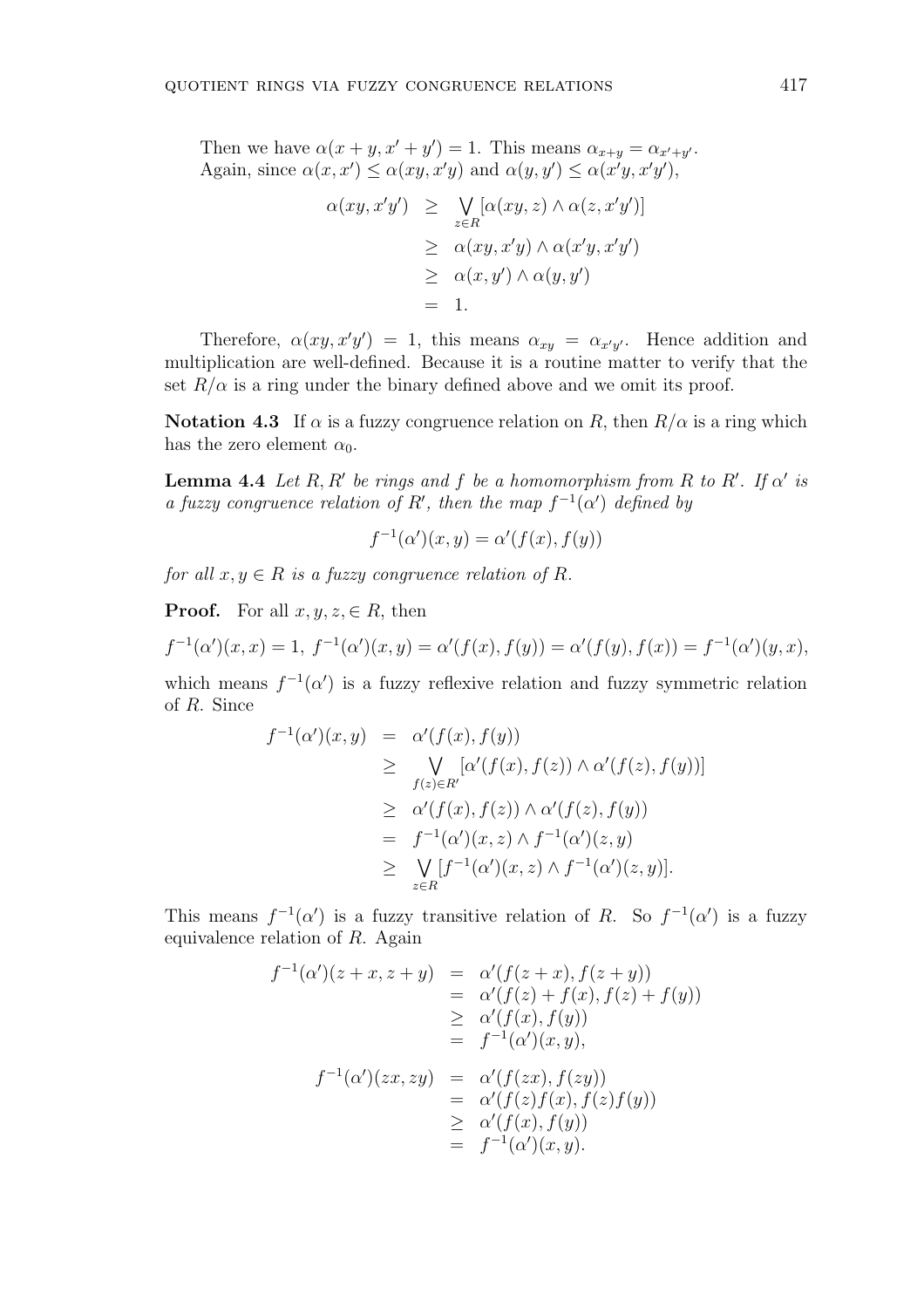This means that  $f^{-1}(\alpha')$  is a fuzzy left compatible relation of R. By the same argument, we can see that  $f^{-1}(\alpha')$  a fuzzy right compatible relation of R. Thus we obtain that  $f^{-1}(\alpha')$  is a fuzzy congruence relation of R. This completes the proof.

**Theorem 4.5** (Fuzzy First Isomorphism Theorem) Let  $R, R'$  be rings,  $f$  be an epimorphism from R to R', and  $\alpha'$  be a fuzzy congruence relation of R. Then

$$
R/f^{-1}(\alpha') \cong R'/\alpha'.
$$

**Proof.** It follows from Theorem 4.2 and Lemma 4.4,  $R/f^{-1}(\alpha')$  and  $R'/\alpha'$  are both rings. We define a map h from  $R/f^{-1}(\alpha')$  to  $R'/\alpha'$  by

$$
h(f^{-1}(\alpha')_x) = \alpha'_{f(x)} \text{ for all } x \in R.
$$

(i) h is well-defined: If  $f^{-1}(\alpha')_x = f^{-1}(\alpha')_y$ , then  $f^{-1}(\alpha')(x, y) = 1$ . By Definition 4.1, we have  $\alpha'(f(x), f(y)) = 1$ , which implies  $\alpha'_{f(x)} = \alpha'_{f(y)}$ . Therefore, h is well-defined.

(ii) h is a homomorphism:  $h(f^{-1}(\alpha')_x + f^{-1}(\alpha')_y) = h(f^{-1}(\alpha')_{x+y}) = \alpha'_{f(x+y)}$  $= \alpha'_{f(x)+f(y)} = \alpha'_{f(x)} + \alpha'_{f(y)}; \; h(f^{-1}(\alpha')_x f^{-1}(\alpha')_y) = h(f^{-1}(\alpha')_{xy}) = \alpha'_{f(xy)}$  $=\alpha'_{f(x)f(y)}=\alpha'_{f(x)}\alpha'_{f(y)}$ . This implies that h is a homomorphism.

(iii) h is an epimorphism: For any  $\alpha'_{y} \in R'/\alpha'$ , since f is epimorphic, there exists  $x \in R$  such that  $f(x) = y$ . So  $h(f^{-1}(\alpha')_x) = \alpha'_{f(x)} = \alpha'_{y}$ .

(iv) h is a monomorphism: Suppose that  $h(f^{-1}(\alpha')_x) = h(f^{-1}(\alpha')_y)$ , then  $\alpha'_{f(x)} = \alpha'_{f(y)}$ , which implies  $\alpha'(f(x), f(y)) = 1$ . From Lemma 4.4, we have  $f^{-1}(\alpha')(x,y) = 1$ . Hence  $f^{-1}(\alpha')_x = f^{-1}(\alpha')_y$ . This means h is a monomorphism. In conclusion,  $R/f^{-1}(\alpha') \cong R'/\alpha'$ .

Corollary 4.6 Let  $\alpha$  be a fuzzy congruence relation of R, then the mapping f:  $R \to R/\alpha$  defined by  $f(x) = \alpha_x$  for all  $x \in R$ , is a homomorphism.

**Lemma 4.7** Let  $\alpha$  be a fuzzy congruence relation of R, we denote

$$
R_{\alpha} = \{ y \in R | \alpha(0, y) = 1 \}.
$$

Then  $R_{\alpha}$  is an ideal of R.

Proof. It is clear.

**Lemma 4.8** Let I be an ideal of R,  $\alpha$  and  $\beta$  are fuzzy congruence relations of R.

- (i) If  $\alpha$  is restricted to I, then  $\alpha$  is a fuzzy congruence relation of I,
- (ii)  $\alpha \cap \beta$  is fuzzy congruence relation of R,
- (iii)  $I/\alpha$  is an ideal of  $R/\alpha$ .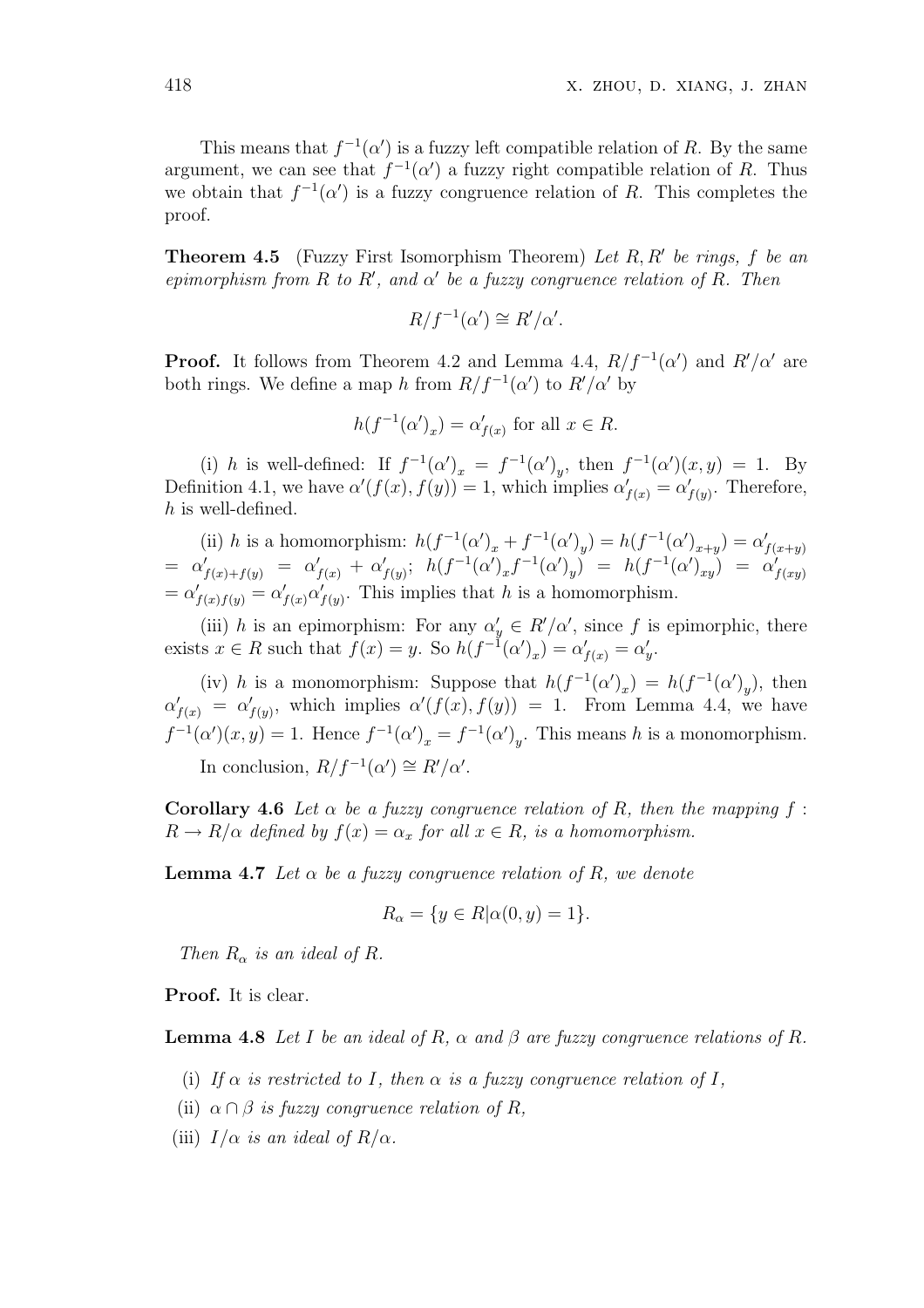Proof. (i) Obviously.

(ii) For any  $x, y \in R$ , since  $(\alpha \cap \beta)(x, y) = \alpha(x, y) \wedge \beta(x, y)$ ,  $\alpha \cap \beta$  is a fuzzy reflexive relation and a fuzzy symmetric relation, we only show  $\alpha \cap \beta$  is a fuzzy transitive relation. Since

$$
(\alpha \cap \beta)(x, y) = \alpha(x, y) \land \beta(x, y)
$$
  
\n
$$
\geq \alpha(x, z) \land \alpha(z, y) \land \beta(x, z) \land \beta(z, y)
$$
  
\n
$$
= (\alpha \cap \beta)(x, z) \land (\alpha \cap \beta)(z, y)
$$
  
\n
$$
\geq \bigvee_{z \in R} [(\alpha \cap \beta)(x, z) \land (\alpha \cap \beta)(z, y)].
$$

It follows from Definition 3.1 that  $\alpha \cap \beta$  is a fuzzy transitive relation. Therefore  $\alpha \cap \beta$  is a fuzzy equivalence relation of R.

Again, for every  $a \in R$ , since

$$
(\alpha \cap \beta)(a + x, a + y) = \alpha(a + x, a + y) \land \beta(a + x, a + y)
$$
  
\n
$$
\geq \alpha(x, y) \land \beta(x, y)
$$
  
\n
$$
= (\alpha \cap \beta)(x, y),
$$
  
\n
$$
(\alpha \cap \beta)(ax, ay) = \alpha(ax, ay) \land \beta(ax, ay)
$$
  
\n
$$
\geq \alpha(x, y) \land \beta(x, y)
$$
  
\n
$$
= (\alpha \cap \beta)(x, y).
$$

This means  $\alpha \cap \beta$  is a fuzzy left compatible relation. Similarly  $\alpha \cap \beta$  is a fuzzy right compatible relation. Hence  $\alpha \cap \beta$  is a fuzzy congruence relation of R.

(iii) First, we show that  $\{\alpha_a \mid a \in I\}$  is an ideal of  $R/\alpha$ . For any  $\alpha_a, \alpha_b \in$  $\{\alpha_a \mid a \in I\}$ , where  $a, b \in I$ . Since I is an ideal,  $a - b \in I$ , hence  $\alpha_a - \alpha_b = \alpha_{a-b} \in I$  $\{\alpha_a \mid a \in I\}$ . For any  $\alpha_a \in \{\alpha_a \mid a \in I\}$ ,  $\alpha_x \in R/\alpha$ , where  $a \in I$  and  $x \in R$ , then  $ax, xa \in I$ , hence  $\alpha_a \alpha_x = \alpha_{ax} \in {\alpha_a \mid a \in I}$  and  $\alpha_x \alpha_a = \alpha_{xa} \in {\alpha_a \mid a \in I}$ . Thus  $\{\alpha_a \mid a \in I\}$  is an ideal of  $R/\alpha$ .

Next, we define  $\varphi : I/\alpha \to R/\alpha$  by

$$
(\alpha|I)_a \mapsto \alpha_a
$$
 for all  $(\alpha|I)_a \in I/\alpha$ .

It is easy to verify that  $I/\alpha \cong {\alpha_a | a \in I}$  under the mapping. Hence, we may regard  $I/\alpha$  as an ideal of  $R/\alpha$  in isomorphic sense, completing the proof.

**Theorem 4.9** (Fuzzy Second Isomorphism Theorem) Let  $\alpha$ ,  $\beta$  be two fuzzy conqruence relations of a ring R with  $\alpha_0 \subset \beta_0$ . Then

$$
(R_{\alpha} + R_{\beta})/\beta \cong R_{\alpha}/\alpha \cap \beta.
$$

**Proof.** By Lemma 4.8,  $\beta$  is a fuzzy congruence relation of  $R_{\alpha} + R_{\beta}$  and  $\alpha \cap \beta$ is a fuzzy congruence relation of  $R_{\alpha}$ . Thus  $(R_{\alpha} + R_{\beta})/\beta$  and  $R_{\alpha}/\alpha \cap \beta$  are both rings. For any  $x \in R_{\alpha} + R_{\beta}$ , then  $x = a + b$ , where  $a \in R_{\alpha}, b \in R_{\beta}$ , it implies  $\alpha(0, a) = 1$  and  $\beta(0, b) = 1$ .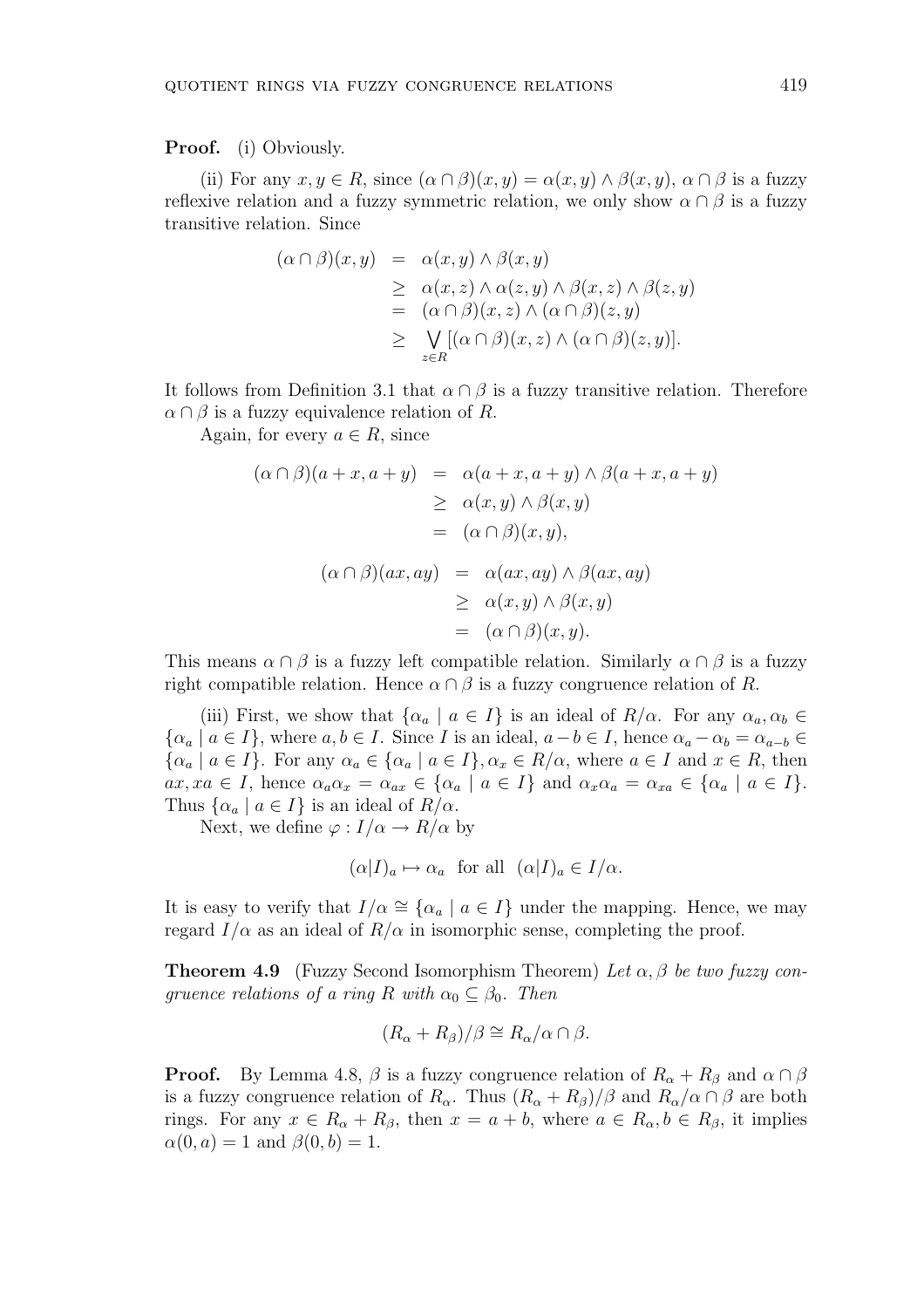Define  $f : (R_{\alpha} + R_{\beta})/\beta \cong R_{\alpha}/\alpha \cap \beta$  by

$$
f(\beta_x) = (\alpha \cap \beta)_a.
$$

If  $\beta_x = \beta_{x'}$ , where  $x' = a' + b', a' \in R_\alpha, b' \in R_\beta$ , then we have  $\alpha(0, a') = 1$ ,  $\beta(0, b') = 1$  and  $\beta(x, x') = \beta(a+b, a'+b') = 1$ . Since  $\alpha(a, a') \ge \alpha(a, 0) \wedge \alpha(0, a') = 1$ , so  $\alpha(a, a') = 1$ . Similarly,  $\beta(b, b') = 1$ . By Definition 4.1 and Lemma 4.7 and  $\alpha_0 \subseteq \beta_0$ , we have  $R_\alpha \subseteq R_\beta$ . Therefore,  $a, a' \in R_\beta$ , which implies  $\beta(0, a) = 1$  and  $\beta(0, a') = 1$ . Since  $\beta(a, a') \geq \beta(a, 0) \wedge \beta(0, a') = 1$ ,  $\beta(a, a') = 1$ . From Definition 2.3,  $(\alpha \cap \beta)(a, a') = \alpha(a, a') \wedge \beta(a, a') = 1$ , which implies  $(\alpha \cap \beta)_a = (\alpha \cap \beta)_{a'}$ . Hence  $f$  is well-defined.

For any  $\beta_x, \beta_y \in (R_\alpha + R_\beta)/\beta$ , where  $x = a + b$ ,  $y = a_1 + b_1$ ,  $a, a_1 \in R_\alpha$ and  $b, b_1 \in R_\beta$ ,  $x + y = (a + a_1) + (b + b_1)$ ,  $xy = (a + a_1)(b + b_1) = aa_1 +$  $(ab_1 + ba_1 + bb_1) = aa_1 + b', b' = ab_1 + ba_1 + bb_1 \in R_\beta$ . We have  $f(\beta_x + \beta_y) =$  $f(\beta_{x+y}) = (\alpha \cap \beta)_{a+a_1} = (\alpha \cap \beta)_a + (\alpha \cap \beta)_{a_1} = f(\beta_x) + f(\beta_y),$   $f(\beta_x \beta_y) = f(\beta_{xy}) =$  $(\alpha \cap \beta)_{aa_1} = (\alpha \cap \beta)_a (\alpha \cap \beta)_{a_1} = f(\beta_x) f(\beta_y)$ . Hence f is a homomorphism.

For any  $(\alpha \cap \beta)_a \in R_\alpha/(\alpha \cap \beta)$ , taking  $b \in R_\beta$ ,  $\exists x = a + b \in R_\alpha + R_\beta$ , then  $\beta_x \in (R_\alpha + R_\beta)/\beta$  and  $f(\beta_x) = (\alpha \cap \beta)_a$ . Hence f is an epimorphism.

For any  $x, y \in R_{\alpha} + R_{\beta}$ , where  $x = a+b, y = a_1+b_1, a, a_1 \in R_{\alpha}$  and  $b, b_1 \in R_{\beta}$ , if  $(\alpha \cap \beta)_a = (\alpha \cap \beta)_{a_1}$ , then  $(\alpha \cap \beta)(a, a_1) = 1$ , i.e,  $\alpha(a, a_1) \wedge \beta(a, a_1) = 1$ , which implies  $\alpha(a, a_1) = 1$  and  $\beta(a, a_1) = 1$ . Since  $b, b_1 \in R_\beta$ , we have  $\beta(0, b) = 1$  and  $\beta(0, b_1) = 1$ . Hence  $\beta(b, b_1) \geq \beta(b, 0) \land \beta(0, b') = 1$ , and  $\beta(b, b_1) = 1$ . Then

$$
\beta(a+b, a_1+b_1) \geq \beta(a+b, a_1+b) \wedge \beta(a_1+b, a_1+b_1)
$$
  
\n
$$
\geq \beta(a, a_1) \wedge \beta(b, b_1)
$$
  
\n
$$
= 1.
$$

Thus  $\beta(a + b, a_1 + b_1) = 1, \beta(x, y) = 1$ , this means  $\beta_x = \beta_y$ . Therefore f is a monomorphism. Hence, we have shown that  $(R_{\alpha} + R_{\beta})/\beta \cong R_{\alpha}/\alpha \cap \beta$ , completing the proof.

**Notation 4.10** Let  $\alpha$  and  $\beta$  be fuzzy relations of a ring R. We denote  $\alpha \leq \beta$ , if  $\alpha(x, y) \leq \beta(x, y)$  for all  $x, y \in R$ .

**Theorem 4.11** (Fuzzy Third Isomorphism Theorem) Let  $\alpha$ ,  $\beta$  be two fuzzy congruence relations of a ring R with  $\alpha \leq \beta$ . Then

$$
(R/\alpha)/(R_\beta/\alpha) \cong R/\beta.
$$

**Proof.** By Lemma 4.7 and Lemma 4.8,  $R_{\beta}/\alpha$  is an ideal of  $R/\alpha$ .

Define  $f: R/\alpha \to R/\beta$  by  $f(\alpha_x) = \beta_x$  for all  $x \in R$ . If  $\alpha_x = \alpha_y$ , then  $\alpha(x, y) = 1$ . Since  $\alpha \leq \beta$ , so  $\beta(x, y) \geq \alpha(x, y) = 1$ , thus  $\beta(x, y) = 1$ ,  $\beta_x = \beta_y$ . Hence  $f$  is well-defined.

$$
f(\alpha_x + \alpha_y) = f(\alpha_{x+y}) = \beta_{x+y} = \beta_x + \beta_y = f(\alpha_x) + f(\alpha_y),
$$
  

$$
f(\alpha_x \alpha_y) = f(\alpha_{xy}) = \beta_{xy} = \beta_x \beta_y = f(\alpha_x) f(\alpha_y),
$$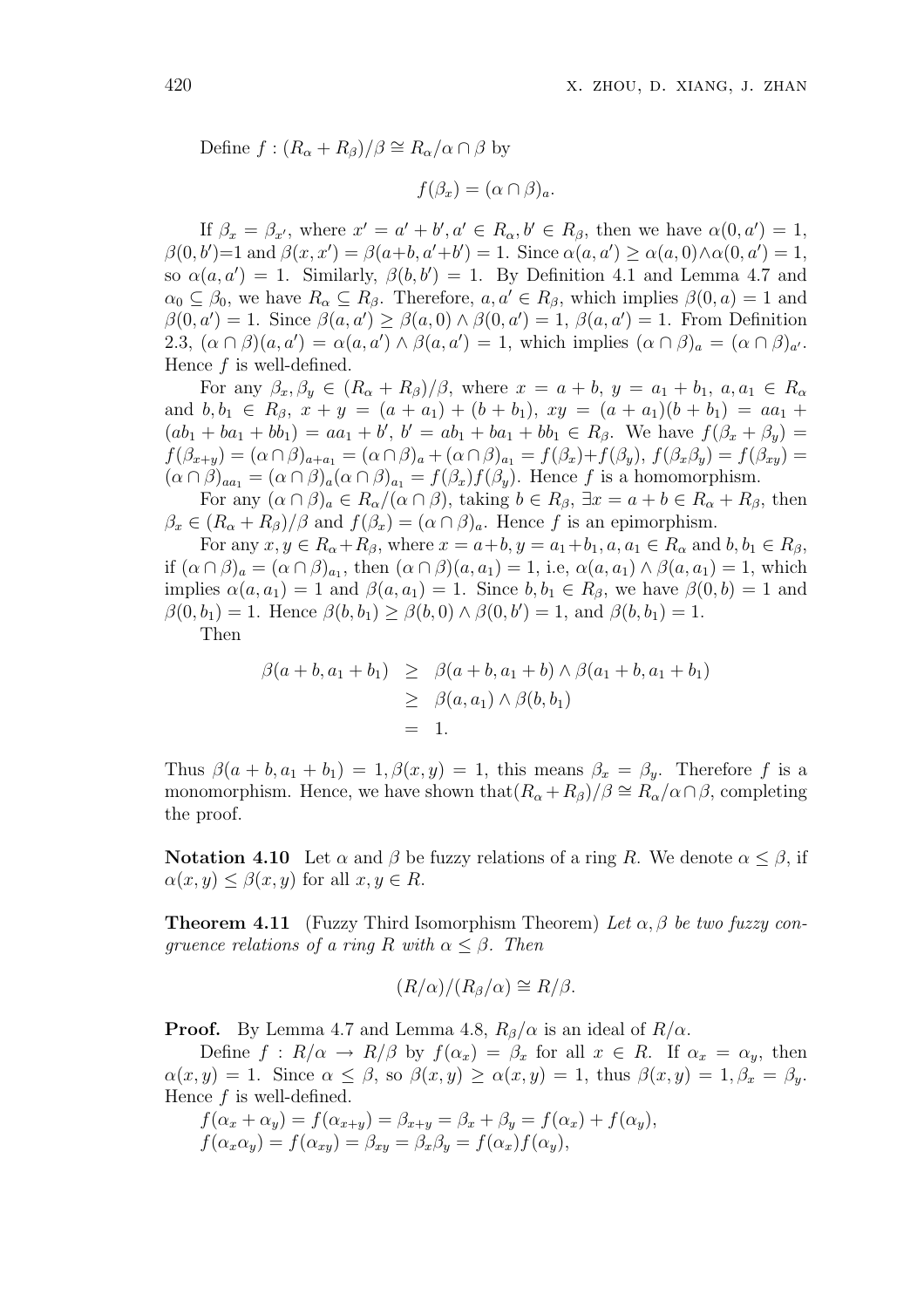they mean f is a homomorphism. For any  $\beta_x \in R/\beta$ , there exist  $\alpha_x \in R/\alpha$  such that  $f(\alpha_x) = \beta_x$ , so f is an epimorphism.

Now, we show  $ker f = R_{\beta}/\alpha$ . In fact,  $ker f = {\alpha_x \in R/\alpha \mid f(\alpha_x) = \beta_0}$  ${\alpha_x \in R/\alpha \mid \beta_x = \beta_0} = {\alpha_x \in R/\alpha \mid \beta(0, x) = 1} = {\alpha_x \in R/\alpha | x \in R_\beta}$  $R_{\beta}/\alpha$ . Therefore,  $(R/\alpha)/(R_{\beta}/\alpha) \cong R/\beta$ . The proof is complete.

### 5. Fuzzy ideal and fuzzy congruence relations

In this section, we discuss the relationships between fuzzy ideals and fuzzy congruence relations on  $R$ . In particular, we show that there exists a one-to-one mapping from all fuzzy ideals and all fuzzy congruence relations of R.

**Theorem 5.1** Let  $\mu$  be a fuzzy ideal of R. Then the fuzzy relation  $\alpha_{\mu}$  on R, defined by

$$
\alpha_{\mu}(a,b) = \mu(a-b)
$$

, for all  $(a, b)$  of  $R \times R$ , is a fuzzy congruence relation on R.

**Proof.** For all  $a, b \in R$ , then we have  $\alpha_u(a, a) = \mu(0) = 1$ ,  $\alpha_u$  is a fuzzy reflexive relation;  $\alpha_\mu(a, b) = \mu(a - b)$ ,  $\alpha_\mu(b, a) = \mu(b - a)$ , so  $\alpha_\mu(a, b) = \alpha_\mu(b, a)$ , which means  $\alpha_\mu$  is a fuzzy symmetric relation;

$$
\bigvee_{x \in R} [\alpha_{\mu}(a, x) \wedge \alpha_{\mu}(x, b)] = \bigvee_{x \in R} [\mu(a - x) \wedge \mu(x - b)] \le \bigvee_{x \in R} \mu(a - b) = \alpha_{\mu}(a, b),
$$

 $\alpha_{\mu}$  is a fuzzy transitive relation. This means that  $\alpha_{\mu}$  is a fuzzy equivalence relation on R. For all  $a, b, x, y \in R$ , since

$$
\alpha_{\mu}(x, a) \wedge \alpha_{\mu}(y, b) = \mu(x - a) \wedge \mu(y - b)
$$
  
\n
$$
\leq \mu[(x + y) - (a + b)]
$$
  
\n
$$
= \alpha_{\mu}(x + y, a + b),
$$

and

$$
\alpha_{\mu}(xy, ab) = \mu(xy - ab)
$$
  
=  $\mu[(x - a)y + a(y - b)]$   
 $\geq \mu[(x - a)y] \wedge \mu[a(y - b)]$   
 $\geq \mu(x - a) \wedge \mu(y - b)$   
=  $\alpha_{\mu}(x, a) \wedge \alpha_{\mu}(y, b).$ 

We obtain that  $\alpha_{\mu}$  is a fuzzy congruence relation on R.

Corollary 5.2 Let  $\mu$  and  $\nu$  be two fuzzy ideals on a ring R, then

- (i)  $\alpha_{\mu\cap\nu} = \alpha_{\mu} \cap \alpha_{\nu}$ ,
- (ii)  $\alpha_{\mu+\nu} = \alpha_{\mu} \circ \alpha_{\nu}$ .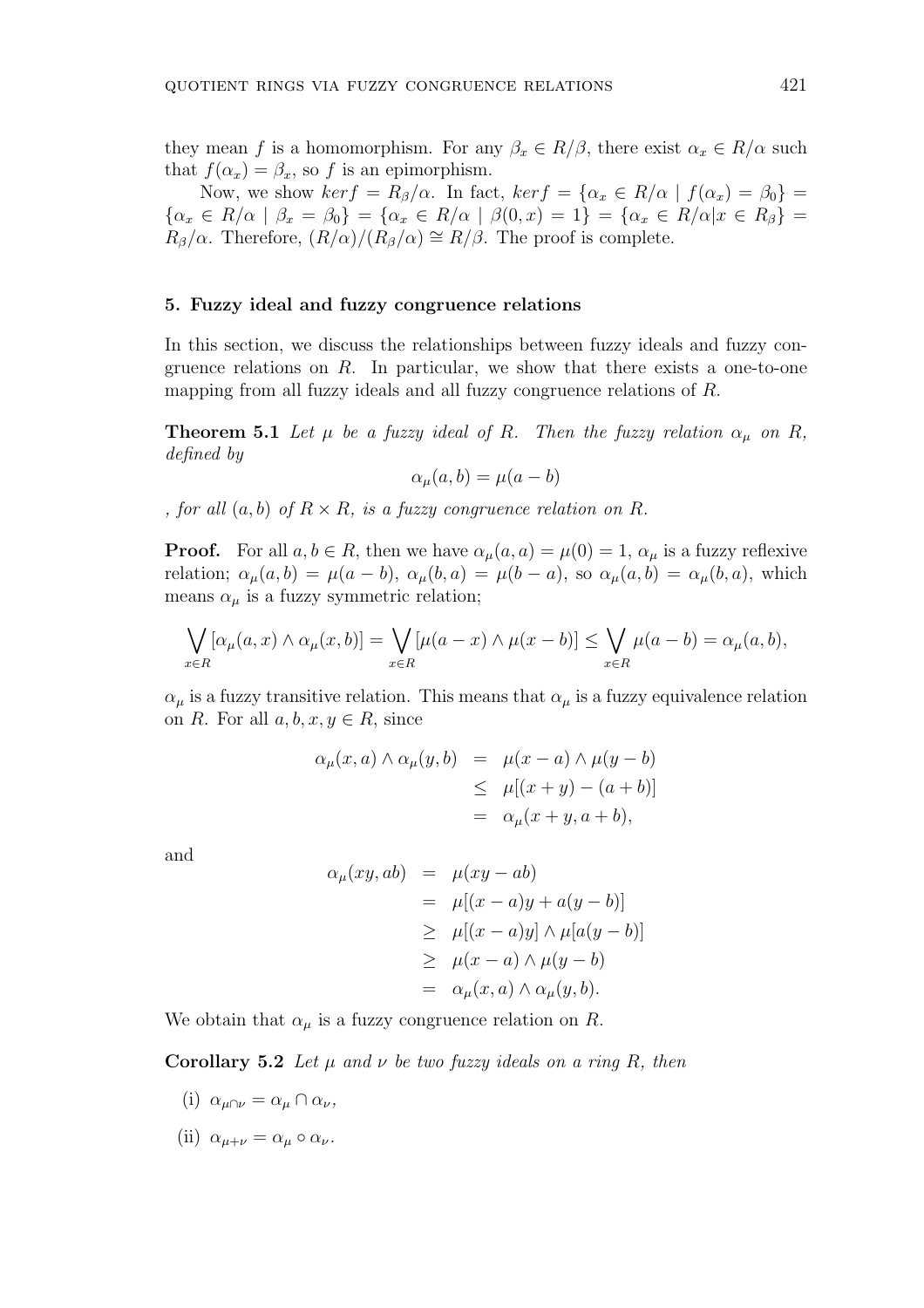**Proof.** (i) For each  $x, y \in R$ ,

$$
\alpha_{(\mu \cap \nu)}(x, y) = (\mu \cap \nu)(x - y)
$$
  
=  $\mu(x - y) \wedge \nu(x - y)$   
=  $\alpha_{\mu}(x, y) \wedge \alpha_{\nu}(x, y)$   
=  $(\alpha_{\mu} \cap \alpha_{\nu})(x, y).$ 

(ii) For every  $x, y \in R$ ,

$$
(\alpha_{\mu} \circ \alpha_{\nu})(x, y) = \bigvee_{z \in R} [\alpha_{\mu}(x, z) \land \alpha_{\nu}(z, y)]
$$
  
= 
$$
\bigvee_{z \in R} [\mu(x - z) \land \nu(z - y)]
$$
  
= 
$$
(\mu + \nu)(x - y)
$$
  
= 
$$
\alpha_{(\mu + \nu)}(x, y).
$$

Hence  $\alpha_{\mu+\nu} = \alpha_{\mu} \circ \alpha_{\nu}$ . The proof is complete.

**Theorem 5.3** Let  $\alpha$  be any fuzzy congruence relation on a ring R, then the fuzzy set  $\mu_{\alpha}$  of R, defined by

$$
\mu_{\alpha}(a) = \alpha(0, a)
$$

is a fuzzy ideal of R for all  $a \in R$ .

**Proof.** For all  $a, b \in R$ , since  $\alpha$  is a fuzzy congruence relation, then we have

$$
\mu_{\alpha}(a+b) = \alpha(0, a+b)
$$
  
=  $\alpha(0+0, a+b)$   
 $\geq \alpha(0, a) \wedge \alpha(0, b)$   
=  $\mu_{\alpha}(a) \wedge \mu_{\alpha}(b)$ .

Hence  $\mu_{\alpha}(a+b) \geq \mu_{\alpha}(a) \wedge \mu_{\alpha}(b)$ . Again,  $\mu_{\alpha}(-a) = \alpha(0, -a) = \alpha(0, a) = \mu_{\alpha}(a)$ and  $\mu_{\alpha}(ab) = \alpha(0, ab) \geq \alpha(0, a) \wedge \alpha(0, b) = \mu_{\alpha}(a) \wedge \mu_{\alpha}(b)$ . Hence  $\mu_{\alpha}(ab) \geq$  $\mu_{\alpha}(a) \wedge \mu_{\alpha}(b)$ . Since  $\mu_{\alpha}(0) = \alpha(0,0) = 1$ ,  $\mu_{\alpha}$  is a fuzzy subring of R. Moreover,  $\mu_{\alpha}(a) = \alpha(0, a) = \alpha(0, a) \wedge \alpha(b, b) \leq \alpha(0, ab) = \mu_{\alpha}(ab)$ , hence  $\mu_{\alpha}(ab) \geq \mu_{\alpha}(a)$ . Similarly  $\mu_{\alpha}(ab) \geq \mu_{\alpha}(b)$ . Therefore, we obtain that  $\mu_{\alpha}$  is a fuzzy ideal of R. The proof is complete.

Corollary 5.4 Let  $\alpha$  and  $\beta$  be two fuzzy congruence relations on a ring R, then

- (i)  $\mu_{\alpha \cap \beta} = \mu_{\alpha} \cap \mu_{\beta}$ ,
- (ii)  $\mu_{\alpha\circ\beta} = \mu_{\alpha} + \mu_{\beta}$ .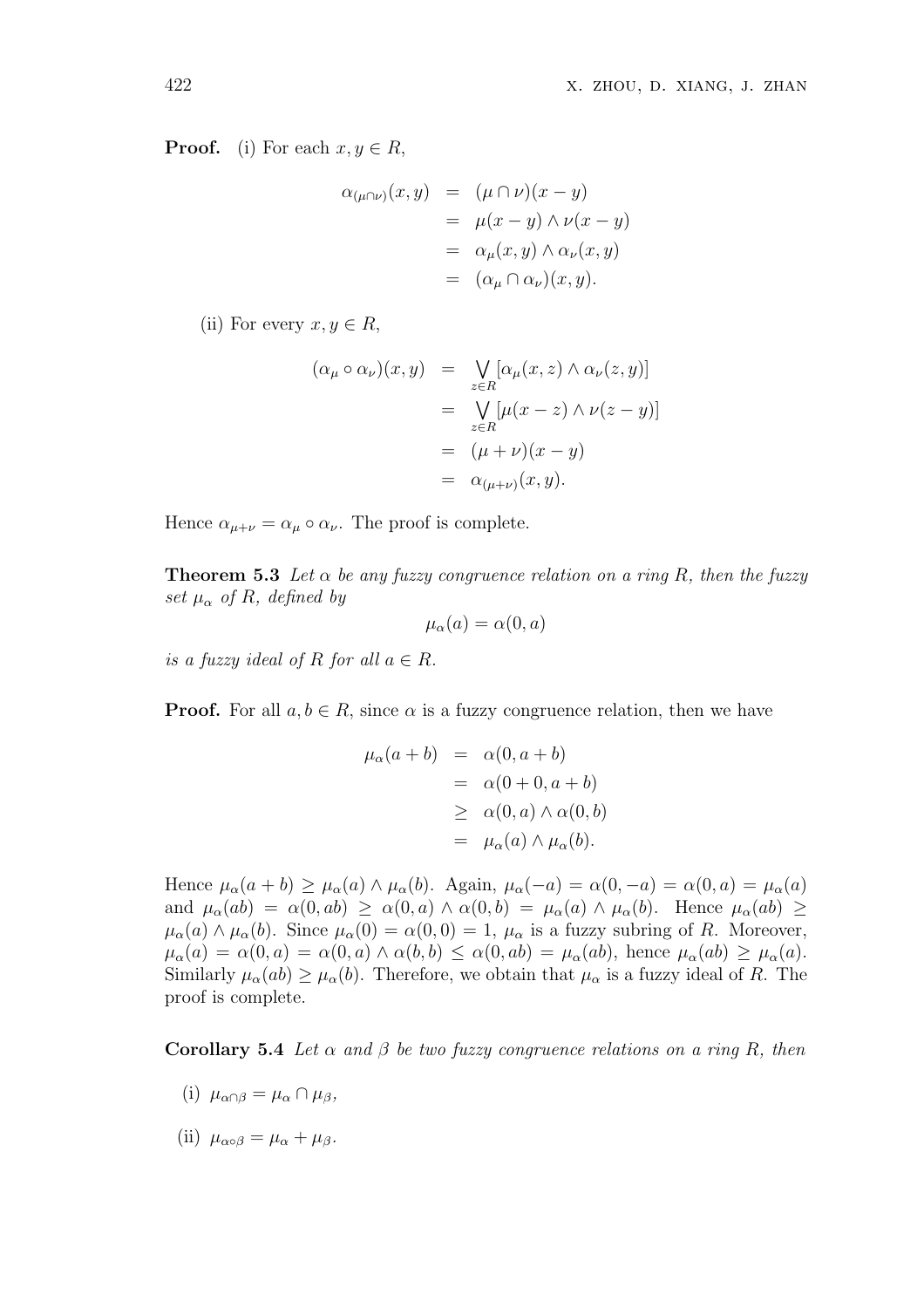**Proof.** (i) For each  $x, y \in R$ ,

$$
\mu_{(\alpha \cap \beta)}(x) = (\alpha \cap \beta)(0, x)
$$
  
=  $\alpha(0, x) \land \beta(0, x)$   
=  $\mu_{\alpha}(x) \land \mu_{\beta}(x)$   
=  $(\mu_{\alpha} \cap \mu_{\alpha})(x).$ 

(ii) Since

$$
\mu_{(\alpha \circ \beta)}(x) = (\alpha \circ \beta)(0, x)
$$
  
= 
$$
\bigvee_{y \in R} [\alpha(0, y) \land \beta(y, x)]
$$
  
= 
$$
\bigvee_{z \in R} [\mu_{\alpha}(y) \land \mu_{\beta}(x - y)]
$$
  
= 
$$
(\mu_{\alpha} + \mu_{\alpha})(x).
$$

This completes the proof.

Proposition 5.5 Let R be a ring, then there exists a one-to-one mapping from  $FI(R)$  onto  $FC(R)$ .

**Proof.** We define a mapping  $\varphi$  from  $FI(R)$  to  $FC(R)$  as follows:

$$
\varphi(\mu) = \alpha_{\mu}
$$

for every  $\mu$  of  $FI(R)$ . By Theorem 5.1,  $\varphi$  is well-defined. If  $\alpha_{\mu} = \alpha_{\nu}$ , then  $\alpha_{\mu}(a, b) = \alpha_{\nu}(a, b)$ , for all  $(a, b) \in R \times R$ , so  $\mu(a - b) = \nu(a - b)$ , hence  $\mu = \nu$ , this means  $\varphi$  is injective. For each  $\alpha \in FC(R)$ ,  $a, b \in R$ , by Theorem 5.3,  $\varphi(\mu_{\alpha})(a, b) = \alpha_{\mu_{\alpha}}(a, b) = \mu_{\alpha}(a - b) = \alpha(0, a - b) = \alpha(a, b)$ . Thus  $\varphi$  is surjective. Consequently,  $\varphi$  is a one-to-one mapping from  $FI(R)$  onto  $FC(R)$ .

Acknowledgement. This research is partially supported by a grant of Innovation Term of Hubei University for Nationalities (MY2014T002).

# References

- [1] AHSAN, J., MORDESON, J.N., SHABIR, M., Fuzzy semirings with applications to automata theory, Springer, 2012.
- [2] FILEP, L., MAURER, I., Fuzzy congruence and compatible fuzzy partitions, Fuzzy Sets and Systems, 29 (1989), 357-361.
- [3] KUROKI, N., Fuzzy congruences and fuzzy normal subgroups, Inform Sci., 60 (1992), 247-259.